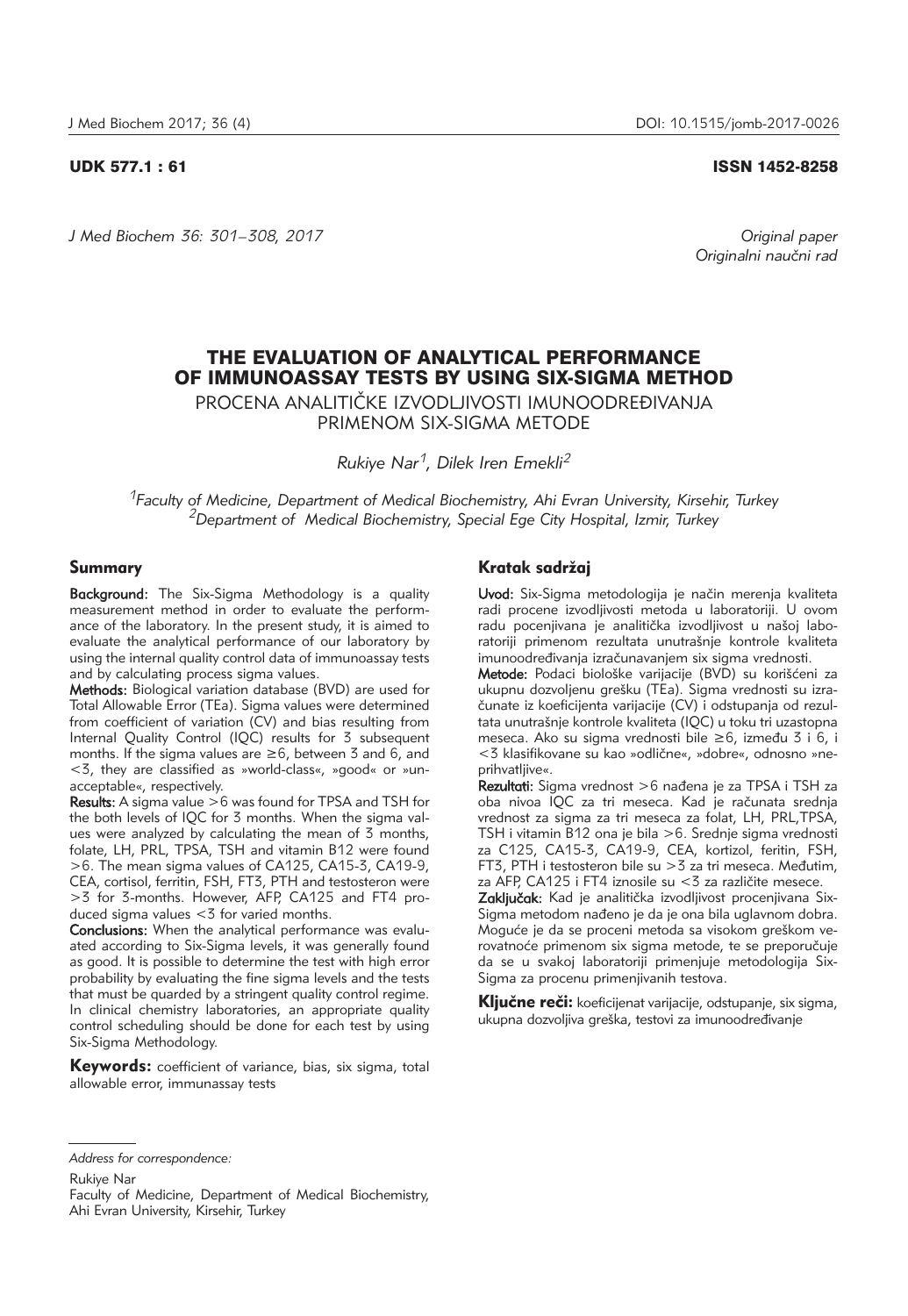# Introduction

In clinical laboratories, medical laboratory processes can be devided in three basic stages; preanalytical, analytical and post-analytical. Errors that will appear in each phase may negatively affect the test results and the magnitude of total error should be calculated for each phase (1, 2). When the laboratory errors are evaluated according to these stages, it is found that errors mostly occur at the pre-analytical phase, secondly at post-analytical phase and finally the lowest rate is found at the analytical phase (3).

There are two types of measurement errors: random and systematic errrors. Inaccuracy and imprecision, which are the typical features of analytical performance, are basic parameters for systematic and random errors (4). These parameters are expressed as bias and coefficient of variation (CV), and can be used to calculate the total error (TE) (5). The total error of a test is calculated by:  $TE = Bias + 1.65CV$ .

TEa is a useful parameter for determinating required laboratory test quality which combines the effects of systematic and random errors (6). The TEa values of several clinical chemistry analytes have been reported and they are accessible (7, 8).

The Six-Sigma Methodology may be used to evaluate the quality of the analytical phase by combining bias, imprecision and TEa (9). In 1986, Motorola Inc. started to use Sigma metrics as a statistical-based method in order to reduce the variation in electronic manufacturing processes in the USA. It contains 5 phases including define, measure, analyze, improve and control (DMAIC) (5). These phases are universal, and they can be performed in industry, business and health sectors (2). The sigma value of a test enables to determine targets for improving the quality of the test in laboratory, or to accept the current quality of the test if the quality is adequate (10).

Sigma Metric is calculated by using the formula of sigma ( $\sigma$ )=(TEa–bias)/CV (5, 11). High sigma values means low analytical errors and acceptable test results (6). Low sigma metric value is accepted as an error or a defect. The defect value is measured in defects per million (DPM) (12). The Six-Sigma is focused to control a process in 6 standard deviations (SD) and it is equal to 3.4 DPM. The success with Six Sigma Quality is accepted as the perfection standard. A performance at the 3-sigma level is considered as the minimum quality for manufacturing process (2, 5).

In the present study, we evaluated the analytical phase by determining the analytical performances and calculated sigma values by using internal quality control (IQC) data of 18 tests.

# Materials and Methods

The present study was conducted in the clinical chemistry laboratory of the Ahi Evran University Research and Education Hospital. Internal quality control (IQC) data of 18 analytes were analyzed retrospectively over a period of 3 months from June 2015 to August 2015 using Cobas e601 analyzer (Roche Diagnostics, Germany). 18 serum immunoassay tests were included:  $\alpha$ 1-fetoprotein (AFP), cancer antigen 19-9 (CA19-9), carcinoembryonic antigen (CEA), cortisol, ferritin, folate, follicle-stimulating hormone (FSH), free thyroxine (FT4), free triiodothyronine (FT3), luteinizing hormone (LH), parathyroid hormone (PTH), prolactin (PRL), testosteron. Thyroid-stimulating hormone (TSH), total prostatespecific antigen (TPSA) and vitamin B12. All reagents were obtained from Roche and used according to the manufacturer's package inserts.

Both normal (IQC1) and pathological (IQC2) levels of QC materials were assayed before analysing of patient samples every day. Cobas PreciControl Tumor Marker, PreciControl Varia and PreciControl Universal QC materials were belong to Roche Diagnostics company and QC values were based on the reference method. The instruments was calibrated regularly. IQC data were obtained from Laboratory Data Management System (SARUS LIS, Labıratory Information System). Faulty values arising from false control samples were excreted.

Following the determination of mean and SD values, CV, bias and sigma values were calculated according to the following formulations. The target mean, labaratory mean and SD values of each test are presented in *Table I*.

# *Coefficient of variation calculation*

Imprecision, expressed as coefficient of variation (% CV) was determined from the calculated mean and Standard deviation evaluated from internal quality control (IQC) data.

CV is the ratio of the SD which is obtained from a data set to the mean  $(\bar{x})$  and it is expressed as a percentage of variance to the mean;  $CV(\%) = (SD/$ Mean of IQC data)  $\times$  100.

### *Determination of Bias*

Bias was calculated as the percentage difference of the average of observed results for each analyte from the target values provided in the roche control package inserts. Percent bias values of each test were calculated separately between June, July and August 2015.

%Bias= [(our laboratory mean of IQC data–target mean of IQC data)/target mean of IQC data]×100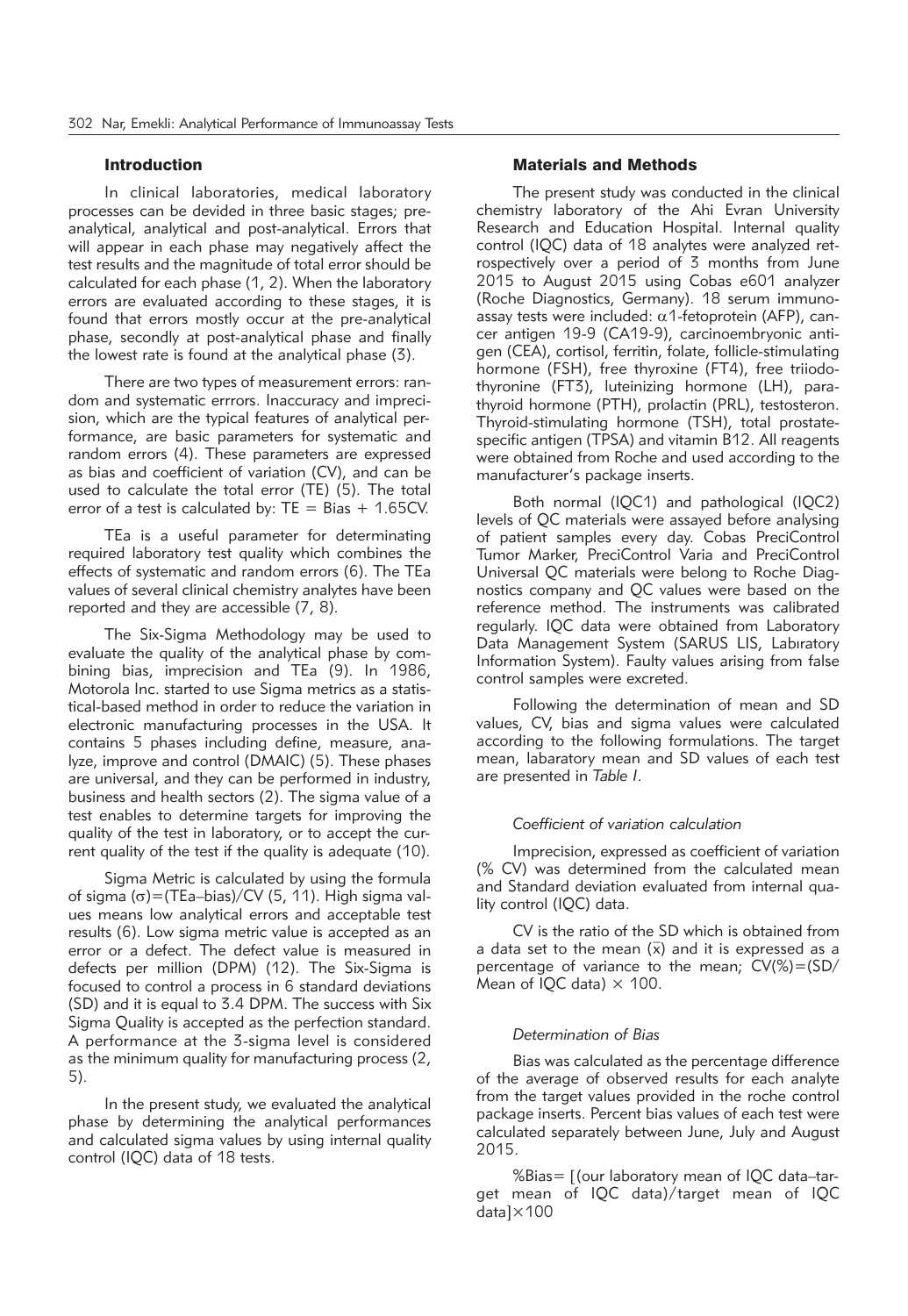|                 | IQC 1          |             |           |             |      |             |       |      | IQC <sub>2</sub> |       |             |           |             |           |
|-----------------|----------------|-------------|-----------|-------------|------|-------------|-------|------|------------------|-------|-------------|-----------|-------------|-----------|
| Assay name      | Target<br>mean | June        |           | July        |      | August      |       |      | June             |       | July        |           | August      |           |
|                 |                | Lab<br>mean | <b>SD</b> | Lab<br>mean | SD   | Lab<br>mean | SD    |      | Lab<br>mean      | SD    | Lab<br>mean | <b>SD</b> | Lab<br>mean | <b>SD</b> |
| AFP             | 9.28           | 8.64        | 0.44      | 8.63        | 0.41 | 8.64        | 0.44  | 123  | 103.4            | 2.39  | 108.98      | 3.61      | 113.50      | 6.24      |
| CA125           | 32.1           | 35.41       | 2.95      | 35.60       | 3.46 | 35.41       | 2.95  | 107  | 108.10           | 7.20  | 114.00      | 9.00      | 113.30      | 5.30      |
| CA15-3          | 20.7           | 19.68       | 0.68      | 19.33       | 0.71 | 19.68       | 0.68  | 97.9 | 94.33            | 4.05  | 87.89       | 2.36      | 93.50       | 4.80      |
| CA19-9          | 22.8           | 21.81       | 0.99      | 20.47       | 0.90 | 21.81       | 0.99  | 86   | 99.78            | 7.42  | 98.80       | 3.96      | 94.34       | 8.56      |
| <b>CEA</b>      | 4.8            | 4.64        | 0.20      | 4.41        | 0.15 | 4.64        | 0.20  | 54.2 | 47.88            | 0.78  | 47.06       | 0.86      | 50.88       | 2.29      |
| <b>TPSA</b>     | $\overline{4}$ | 3.80        | 0.17      | 3.66        | 0.10 | 3.80        | 0.17  | 40.7 | 40.12            | 0.94  | 39.39       | 0.79      | 40.17       | 2.02      |
| Vitamin B12     | 476            | 491.70      | 18.58     | 479.00      | 5.40 | 491.70      | 18.58 | 896  | 943.50           | 47.91 | 895.40      | 21.08     | 938.80      | 16.48     |
| Ferritin        | 146            | 143.55      | 6.48      | 141.60      | 4.56 | 143.55      | 6.48  | 928  | 918.65           | 12.71 | 896.00      | 33.52     | 897.50      | 39.59     |
| Folat           | 3.89           | 3.83        | 0.24      | 3.86        | 0.20 | 3.83        | 0.24  | 11.7 | 10.98            | 0.32  | 11.84       | 0.73      | 11.02       | 0.63      |
| PTH             | 62.8           | 63.70       | 2.86      | 56.69       | 3.71 | 63.70       | 2.86  | 195  | 173.55           | 3.00  | 171.00      | 9.02      | 190.45      | 6.38      |
| FT <sub>3</sub> | 3.96           | 4.06        | 0.10      | 4.05        | 0.10 | 4.06        | 0.10  | 18.6 | 18.57            | 0.22  | 18.55       | 0.33      | 18.98       | 0.49      |
| FT4             | 1.24           | 1.23        | 0.03      | 1.22        | 0.03 | 1.23        | 0.03  | 4.8  | 4.70             | 0.13  | 4.61        | 0.11      | 4.66        | 0.13      |
| <b>TSH</b>      | 1.5            | 1.51        | 0.04      | 1.50        | 0.02 | 1.51        | 0.04  | 8.38 | 8.38             | 0.08  | 8.38        | 0.16      | 8.44        | 0.16      |
| LH              | 9.91           | 9.20        | 0.35      | 9.34        | 0.30 | 9.20        | 0.35  | 50.5 | 47.22            | 1.24  | 48.59       | 1.97      | 48.12       | 1.54      |
| PRL             | 11.5           | 10.61       | 0.49      | 10.92       | 0.32 | 10.61       | 0.49  | 42   | 40.05            | 0.92  | 39.55       | 1.36      | 38.95       | 1.39      |
| Testesteron     | 5.62           | 5.80        | 0.14      | 5.66        | 0.19 | 5.80        | 0.14  | 2.36 | 2.30             | 0.06  | 2.34        | 0.07      | 2.45        | 0.05      |
| Cortizol        | 14.32          | 14.92       | 0.64      | 14.63       | 0.80 | 14.92       | 0.64  | 31.3 | 31.26            | 0.90  | 32.07       | 1.14      | 32.68       | 1.14      |
| <b>FSH</b>      | 16.3           | 15.51       | 0.57      | 15.17       | 0.54 | 15.51       | 0.57  | 51.8 | 47.09            | 1.17  | 48.57       | 2.08      | 48.97       | 1.84      |

Table I The target mean, laboratory mean and SD values of each test.

### *Allowable total error (TEa)*

The sigma metrics were calculated using TEa goals from one source in order to understand the effect of TEa on estimates of Sigma metrics: the Desirable Biological Variation Database (8). These source is regularly updated and can be freely accessed through http://www.westgard.com.The TEa values of each test are presented in *Table II*.

# *Sigma metric calculation*

Sigma  $(\sigma)$  value was used in order to determine the analytical performance characteristics of sigma value tests by using CV (obtained from IQC data), Bias% and TEa values. Sigma value calculated using the standard equation:

Sigma metric ( $\sigma$ ) = (%TEa-%Bias) / %CV

Sigma values were used to determine the analytical performance characteristics of the test. A sigma level <3 is an indication of a poor performance procedure, whilst a good performance is indicated by a sigma level >3. Above six sigma level is a world class performance (13).

# **Results**

*Table I* shows the target mean, laboratory mean and the calculated standard deviation values of the two levelsnamely normal (IQC1) and pathological (IQC2) quality controls run in our laboratory for the different parameters.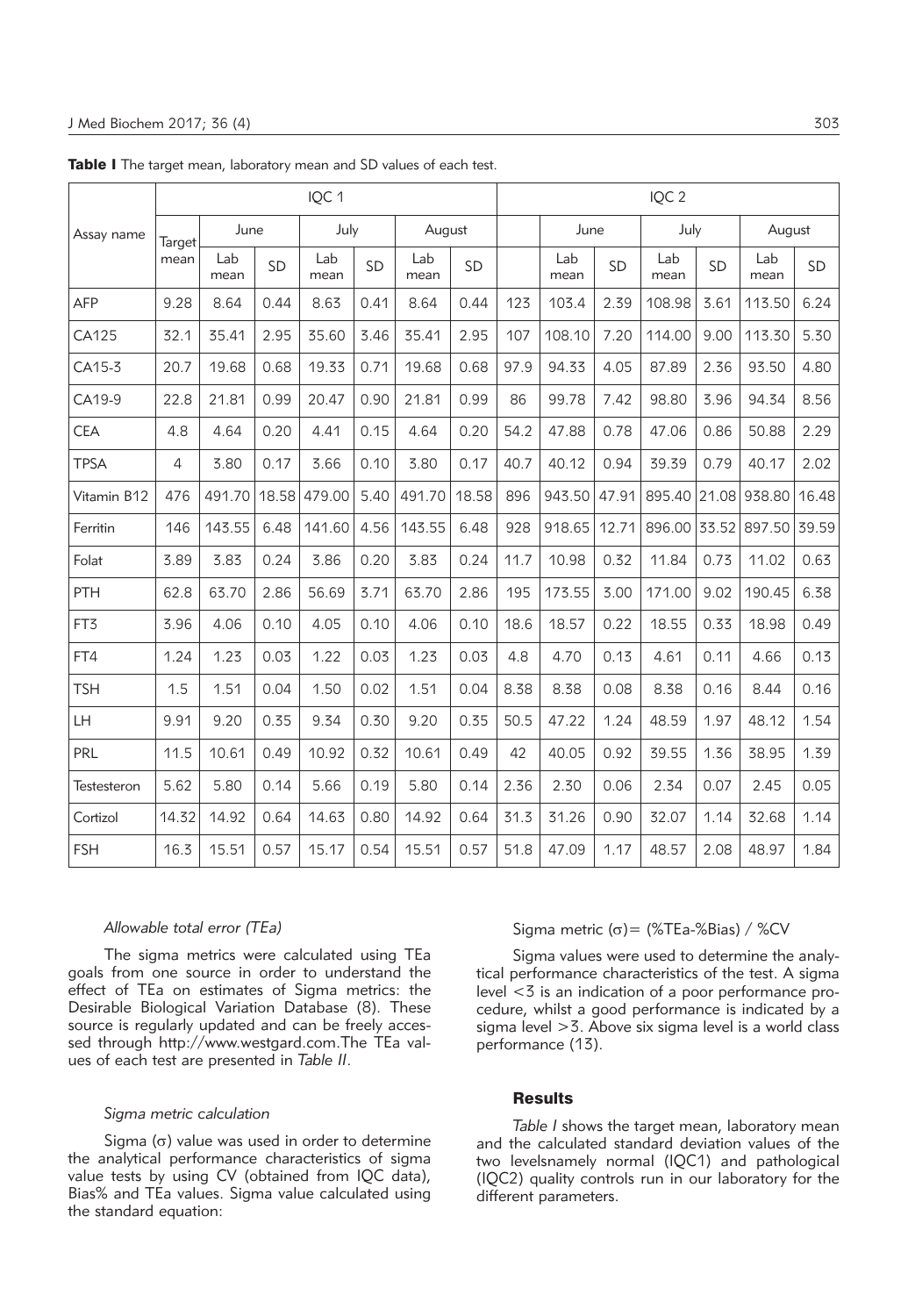|             | TEa<br>$(\%)$ | IQC 1 |        |      |        |        |        | IQC <sub>2</sub> |        |      |        |        |        |
|-------------|---------------|-------|--------|------|--------|--------|--------|------------------|--------|------|--------|--------|--------|
| Assay name  |               | June  |        | July |        | August |        | June             |        | July |        | August |        |
|             |               | %CV   | % Bias | %CV  | % Bias | %CV    | % Bias | %CV              | % Bias | %CV  | % Bias | %CV    | % Bias |
| <b>AFP</b>  | 21.9          | 3.73  | 10.56  | 4.75 | 7.00   | 5.07   | 6.90   | 2.31             | 15.9   | 3.31 | 11.40  | 5.50   | 7.72   |
| CA125       | 35            | 6.38  | 12.34  | 9.72 | 10.90  | 8.33   | 10.30  | 6.66             | 1.03   | 7.89 | 6.54   | 4.68   | 5.89   |
| CA15-3      | 20.8          | 2.90  | 11.30  | 3.67 | 6.62   | 3.46   | 4.93   | 4.29             | 3.65   | 2.69 | 10.22  | 5.13   | 4.49   |
| CA19-9      | 46.0          | 6.52  | 11.18  | 4.40 | 10.22  | 4.54   | 4.34   | 7.44             | 16.02  | 4.01 | 14.88  | 9.07   | 9.70   |
| <b>CEA</b>  | 24.7          | 2.24  | 8.12   | 3.40 | 8.12   | 4.31   | 3.33   | 1.63             | 11.66  | 1.83 | 13.17  | 4.49   | 6.13   |
| <b>TPSA</b> | 34            | 2.35  | 7.50   | 2.81 | 8.50   | 4.58   | 5.00   | 2.34             | 1.43   | 2.01 | 3.22   | 5.03   | 1.30   |
| Vitamin B12 | 30.0          | 6.27  | 2.12   | 1.13 | 0.63   | 3.78   | 3.30   | 5.08             | 5.30   | 2.35 | 0.07   | 1.76   | 4.78   |
| Ferritin    | 16.9          | 1.79  | 2.43   | 3.22 | 3.01   | 4.51   | 1.68   | 1.38             | 1.01   | 3.74 | 3.45   | 4.41   | 3.29   |
| Folat       | 39.0          | 4.12  | 0.26   | 5.18 | 0.77   | 6.27   | 1.54   | 2.91             | 6.15   | 6.15 | 1.20   | 5.70   | 5.81   |
| PTH         | 30.2          | 6.09  | 7.93   | 6.54 | 9.73   | 4.49   | 1.43   | 1.73             | 11.00  | 5.27 | 12.31  | 3.35   | 2.33   |
| FT3         | 11.3          | 2.27  | 2.40   | 2.40 | 2.27   | 2.46   | 2.53   | 1.20             | 0.16   | 1.78 | 0.27   | 2.56   | 2.04   |
| FT4         | 8.0           | 1.35  | 1.61   | 2.38 | 1.61   | 2.44   | 0.81   | 2.77             | 2.08   | 2.28 | 3.96   | 2.79   | 2.92   |
| <b>TSH</b>  | 23.7          | 1.73  | 0.00   | 1.47 | 0.00   | 2.50   | 0.33   | 1.00             | 0.00   | 1.87 | 0.06   | 1.91   | 0.66   |
| LH          | 27.9          | 3.05  | 7.47   | 3.21 | 5.75   | 3.80   | 7.16   | 2.63             | 6.50   | 4.05 | 3.78   | 3.20   | 4.71   |
| PRL         | 29.4          | 2.66  | 3.65   | 2.88 | 5.04   | 4.59   | 7.74   | 2.30             | 4.64   | 3.44 | 5.83   | 3.57   | 7.26   |
| Testesteron | 13.6          | 2.43  | 0.89   | 3.27 | 0.71   | 2.40   | 3.20   | 2.61             | 2.54   | 2.82 | 0.85   | 2.12   | 3.81   |
| Cortizol    | 22.8          | 3.59  | 1.19   | 5.47 | 2.13   | 4.29   | 4.19   | 2.88             | 0.13   | 3.55 | 2.46   | 3.47   | 4.41   |
| <b>FSH</b>  | 21.2          | 3.21  | 8.22   | 3.55 | 6.93   | 3.68   | 4.85   | 2.48             | 9.10   | 4.27 | 6.24   | 3.76   | 5.46   |

Table II TEa, bias and CV values of the two levels of quality control for the assays.

Table III The sigma metrics for 3 months and overall sigma metrics for the assays.

|             |                        | June                   |                        | July                   | August                 | overall 3 month<br>sigma metrics |       |                  |
|-------------|------------------------|------------------------|------------------------|------------------------|------------------------|----------------------------------|-------|------------------|
| Assay Lname | IQC 1 sigma<br>metrics | IQC 2 sigma<br>metrics | IQC 1 sigma<br>metrics | IQC 2 sigma<br>metrics | IQC 1 sigma<br>metrics | IQC 2 sigma<br>metrics           | IQC 1 | IQC <sub>2</sub> |
| <b>AFP</b>  | 3.04                   | 2.58                   | 3.14                   | 3.17                   | 2.96                   | 2.58                             | 3.05  | 2.78             |
| CA125       | 3.62                   | 5.16                   | 2.52                   | 3.66                   | 3.01                   | 6.31                             | 3.05  | 5.04             |
| CA15-3      | 3.27                   | 4.00                   | 3.86                   | 3.94                   | 4.59                   | 3.18                             | 3.91  | 3.71             |
| CA19-9      | 5.35                   | 4.04                   | 8.14                   | 7.77                   | 9.18                   | 4.00                             | 7.56  | 5.27             |
| <b>CEA</b>  | 7.38                   | 8.00                   | 4.87                   | 6.31                   | 4.96                   | 4.14                             | 5.74  | 6.15             |
| <b>TPSA</b> | 11.10                  | 13.75                  | 8.92                   | 15.15                  | 6.25                   | 6.42                             | 8.76  | 11.77            |
| Vitamin B12 | 4.45                   | 4.86                   | 26.05                  | 12.71                  | 7.07                   | 14.37                            | 12.52 | 10.65            |
| Ferritin    | 8.08                   | 11.49                  | 4.31                   | 3.60                   | 3.37                   | 3.09                             | 5.25  | 6.06             |
| Folat       | 9.40                   | 11.27                  | 7.38                   | 6.15                   | 5.98                   | 5.82                             | 7.59  | 7.75             |
| <b>PTH</b>  | 3.66                   | 11.11                  | 3.13                   | 3.39                   | 6.41                   | 8.32                             | 4.40  | 7.61             |
| FT3         | 3.92                   | 9.32                   | 3.77                   | 6.20                   | 3.56                   | 3.62                             | 3.75  | 6.38             |
| FT4         | 4.73                   | 2.14                   | 2.69                   | 1.77                   | 2.95                   | 1.82                             | 3.46  | 1.91             |
| <b>TSH</b>  | 13.67                  | 23.64                  | 16.16                  | 12.61                  | 9.35                   | 12.07                            | 13.06 | 16.11            |
| LH          | 6.70                   | 8.16                   | 6.90                   | 5.95                   | 5.46                   | 7.25                             | 6.35  | 7.12             |
| PRL         | 9.67                   | 10.78                  | 8.44                   | 6.85                   | 4.72                   | 6.20                             | 7.61  | 7.94             |
| Testesteron | 5.23                   | 4.24                   | 3.95                   | 4.52                   | 4.34                   | 4.62                             | 4.51  | 4.46             |
| Cortizol    | 6.02                   | 7.87                   | 3.78                   | 5.72                   | 4.34                   | 5.30                             | 4.71  | 6.30             |
| <b>FSH</b>  | 4.04                   | 4.88                   | 4.02                   | 3.50                   | 4.45                   | 4.19                             | 4.17  | 4.19             |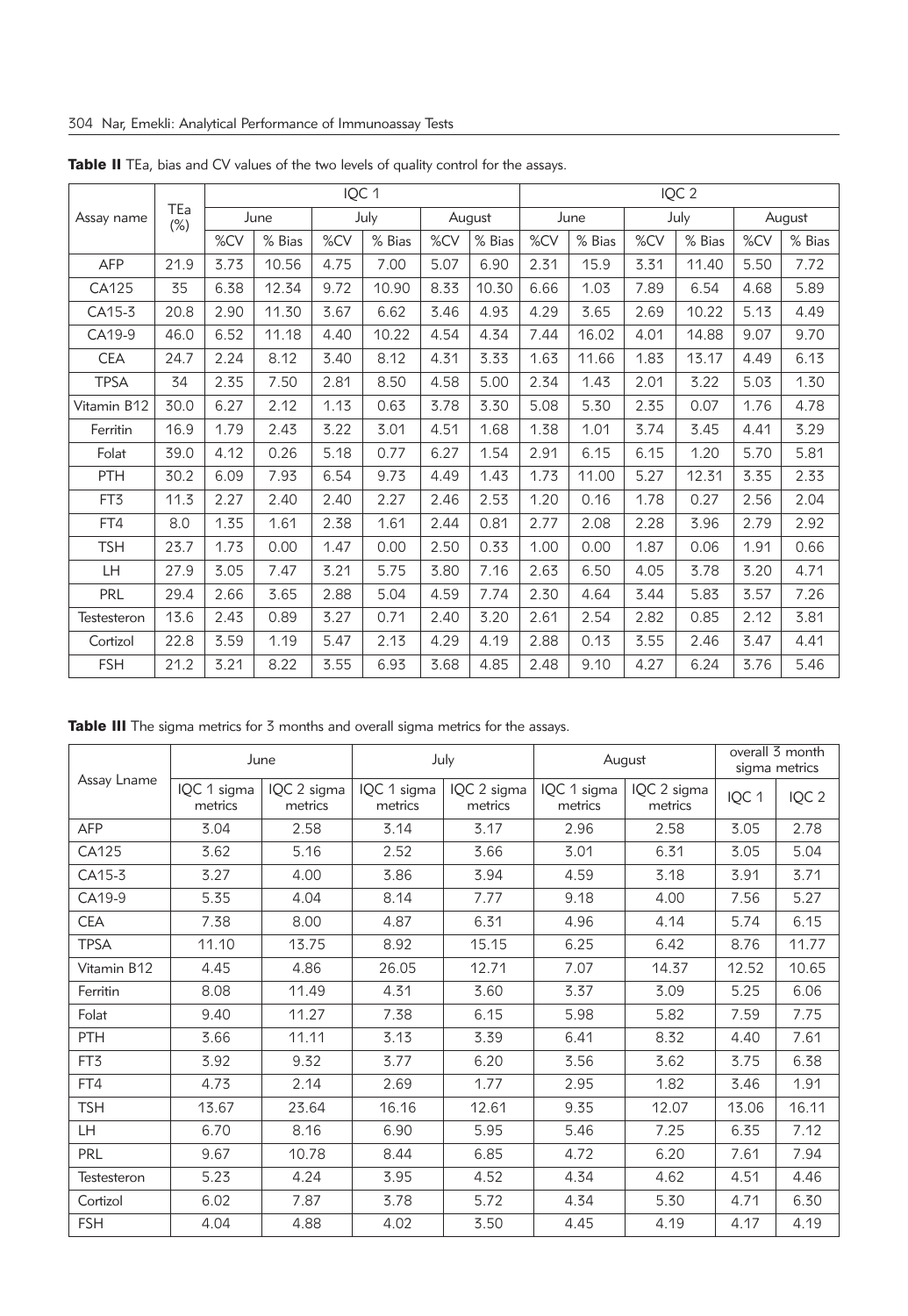|                |                                                                                                                 | June                                                                                                                     |                                                                                                                          | July                                                                                                       | August                                                                                                                |                                                                                                     |  |
|----------------|-----------------------------------------------------------------------------------------------------------------|--------------------------------------------------------------------------------------------------------------------------|--------------------------------------------------------------------------------------------------------------------------|------------------------------------------------------------------------------------------------------------|-----------------------------------------------------------------------------------------------------------------------|-----------------------------------------------------------------------------------------------------|--|
| Sigma metrics  | IQC 1                                                                                                           | IQC <sub>2</sub>                                                                                                         | IQC 1                                                                                                                    | IQC <sub>2</sub>                                                                                           | IQC 1                                                                                                                 | IQC <sub>2</sub>                                                                                    |  |
| Grup $1 (< 3)$ |                                                                                                                 | <b>AFP</b><br>FT4                                                                                                        | CA125<br>FT4                                                                                                             | FT4                                                                                                        | <b>AFP</b><br>FT4                                                                                                     | AFP<br>FT4                                                                                          |  |
| Grup $2(3-6)$  | <b>AFP</b><br>CA125<br>CA15-3<br>CA19-9<br>Vitamin B12<br><b>PTH</b><br>FT3<br>FT4<br>Testesteron<br><b>FSH</b> | CA125<br>CA15-3<br>CA19-9<br>Vitamin B12<br>Testesteron<br><b>FSH</b>                                                    | <b>AFP</b><br>CA15-3<br><b>CEA</b><br>Ferritin<br><b>PTH</b><br>FT <sub>3</sub><br>Testesteron<br>Cortizol<br><b>FSH</b> | AFP<br>CA125<br>CA15-3<br>Ferritin<br><b>PTH</b><br>Testesteron<br>Cortizol<br><b>FSH</b>                  | CA125<br>CA15-3<br><b>CEA</b><br>Ferritin<br>Folat<br>FT <sub>3</sub><br>PRL<br>Testesteron<br>Cortizol<br><b>FSH</b> | CA15-3<br>CA19-9<br><b>CEA</b><br>Ferritin<br>Folat<br>FT3<br>Testesteron<br>Cortizol<br><b>FSH</b> |  |
| Grup $3 (>6)$  | <b>CEA</b><br><b>TPSA</b><br>Ferritin<br>Folat<br><b>TSH</b><br><b>LH</b><br>PRL<br>Cortizol                    | <b>CEA</b><br><b>TPSA</b><br>Ferritin<br>Folat<br><b>PTH</b><br>FT3<br><b>TSH</b><br><b>LH</b><br><b>PRL</b><br>Cortizol | CA19-9<br><b>TPSA</b><br>Vitamin B12<br>Folat<br><b>TSH</b><br>LH.<br><b>PRL</b>                                         | CA19-9<br><b>CEA</b><br><b>TPSA</b><br>Vitamin B12<br>Folat<br>FT <sub>3</sub><br><b>TSH</b><br>LH.<br>PRL | CA19-9<br><b>TPSA</b><br>Vitamin B12<br>PTH<br><b>TSH</b><br><b>LH</b>                                                | CA125<br><b>TPSA</b><br>Vitamin B12<br>PTH<br><b>TSH</b><br>LH.<br>PRL                              |  |

Table IV The distribution of groups and tests according to sigma values.

The %CV values of pathological and normal level of IQC were found as < 5 for the tests including CEA, ferritin, FT3, FT4, FSH, LH, PRL, testosterone and TSH for 3 subsequent months. The CV values of AFP, CA125, CA15-3, CA19-9, cortisol, folat, PTH, TPSA and vitamin B12 varied as  $5$  or  $>5$  according to the months and IQC levels, and they didn't exceed the value of 10%. *Table II* highlights TEa, bias and coefficient of variation (CV) sigma values of the two levels of quality control for the different parameters.

The sigma values of several tests were found as >6 by using desirable biological variability TEa targets, and the maximum value was determined as 26,05. However, several analytes produced sigma values <3: AFP (IQC2, June, IQC1-IQC2, August) CA125 (IQC1, July); FT4 (IQC2, June, IQC1-IQC2, July, IQC1-IQC2, August). The mean sigma values of CA125, CA15-3, CA19-9, CEA, cortisol, ferritin, FSH, FT3, PTH and testosteron were >3 for 3 months. The sigma value >6 was observed for TPSA and TSH for both levels of IQC for 3 months. When the sigma values were analyzed by the mean of 3 months; folate, LH, TPSA, PRL, TSH and Vitamin B12 for both levels of IQC were found as >6, CA 125, CA 15-3, testesteron and FSH for both levels of IQC were found as 3–6 for 3 months. Complete Sigma metrics for 18 assays are shown in *Table III* and *Table IV*.

#### **Discussion**

In order to evalute the imprecision and accuracy of laboratory tests in clinical biochemistry laboratories, internal and external quality controls were studied at different levels. Westgard rules are followed during the evaluation of internal quality. Quality control materials are used to follow the performance of analytical methods (14). The Six-Sigma Method is one of the important quality control analyses which are used in the evaluation of quality and performance and, it is based on statistical calculations (15).

The Six-Sigma Method enables the quantitative comparison of various auto analyzers, laboratories and methods around the world (16). If the 6 standard deviation between the mean of a test and the upper and lower limits of the test are conserved, the errors can be minimized in the laboratory (17).

Systematic error indicator, bias, random error indicator, CV and TEa are required in order to calculate the sigma level that is used for determining analytical process (2).

The tolerance limits of the laboratory were expressed as TEa. If the difference between the actual analytical concentration of the patient samples and reported concentration is higher than TEa value, it is thought that the result is not confidential (17). The TEa is the degree of variation in a test which is used for an important clinical decision about an advanced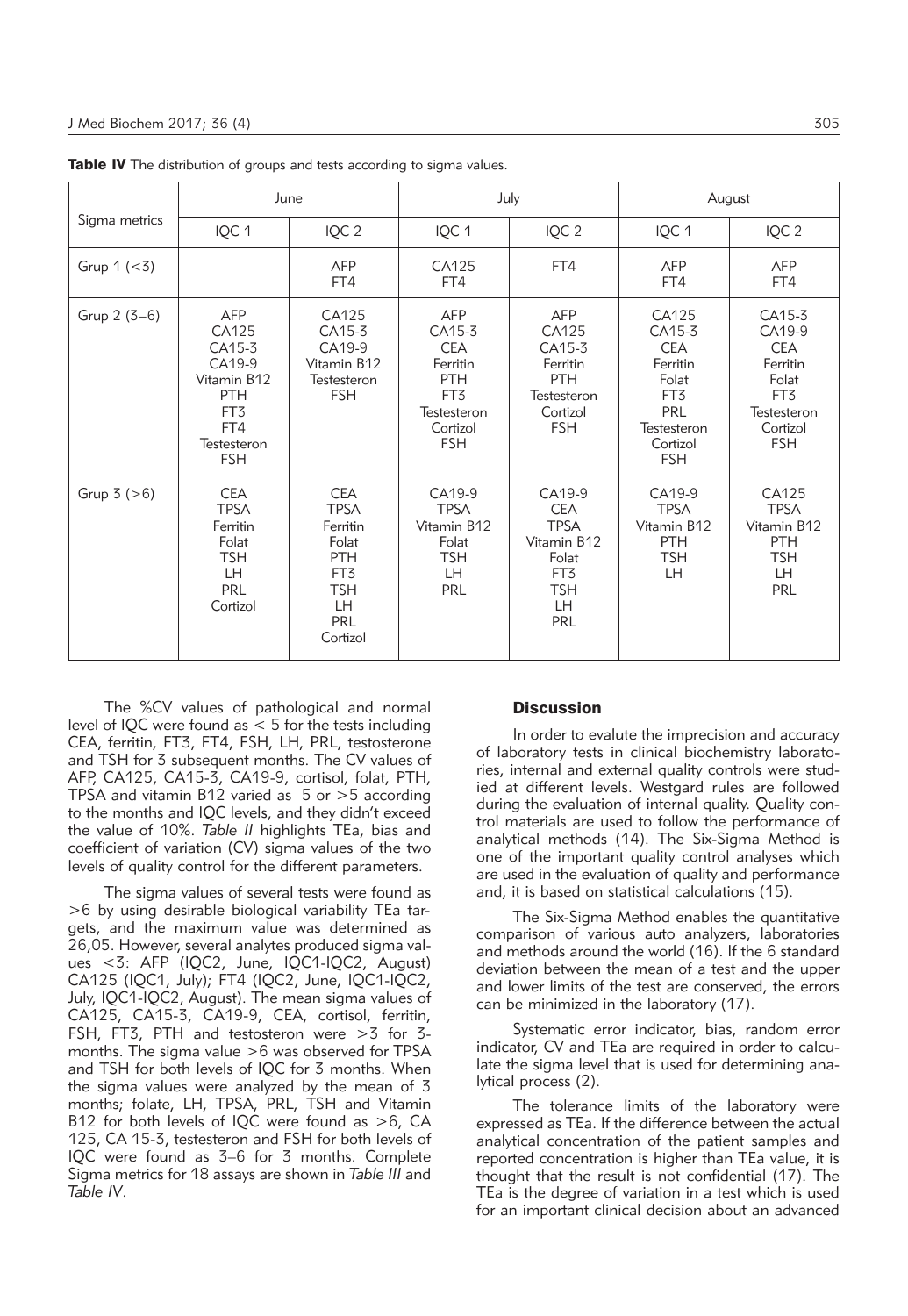survey or treatment (5). In the present study, Desirable Biological Variation Database including the TEa values of all analyzed parameters were used (12).

The CV is used to define the variation of a test and it is expressed as a percentage of variance to the mean. It gives a general idea about the performance of a method. The CV values ≤5% and ≥10% mean that analytical method and analyzer have a good performance or have an inadequate performance, respectively (14).

In a study performed at Architect i2000SR autoanalyzer by Litten J et al. (18) the control CV% of CEA, total PSA, FT3, FT4, TSH, ferritin, FSH and vitamine B12 immunassay tests varied between 1.34% and 18.87%; and the most of CV values were found below 5%. In the present study, the CV% values of pathological and normal level of IQC were found as < 5 for the tests including CEA, ferritin, FSH, FT3, FT4, TSH, LH, PRL and testosterone for 3 subsequent months. The CV values of other tests varied as  $<$  5 or  $>$  5 over the months, but didn't exceed the value of 10%. The reasons for variability of CV and bias may be errors during the calibrator preparation, instability of the IQC during transport or storage and sample handling of laboratory technicians. For better CV and bias we should identify a protokol for transportation, preparation and aliquoting the IQC and calibrator samples to prevent differences between laboratory technicians during assay.

Gulbahar et al. (19) performed a study at Roche/Cobas e602 autoanalyzer and they compared the two level IQC sigma values of TSH, FT3 and FT4 with two immunoassay analyzer. When the sigma values were calculated, TSH and FT4 were found as »world-class« and »unacceptable«, respectively, in both analyzers, and FT3 was found as »unacceptable« and »good« for two level IQC of the first analyzer and the second analyzer, respectively.

In a study performed by Ercan et al. (20) found at Beckman Coulter UniCel® Dxl800 Immunoassay System autoanalyzer, sigma values were found as 5.18/6.14, 0.35/1.14, 1.88/0.85 for first and second level IQC, respectively.

In the present study, TSH was determined as  $>6$ sigma in both level quality control for 3 months. The sigma value for FT3 was between 3 and 6 in first level quality control for 3 months while it was >6 and between 3 and 6 in the second level control in June and July, and August, respectively. For TSH, FT4 and FT3, the mean sigma values of three months were found as 13,06/16,13, 3,97/3,69, 3,75/6,57 for first and second level, respectively. According to these values, the TSH was in »World-class« for both levels; FT3 was in »good« and »World-class« for first and second level, respectively, and FT4 was »good« for both levels. Since sigma values differ according to imprecision and/or bias analytical concentration, they may vary between the different levels of a control.

Aksoy et al. (21) found that the sigma values for AFP, cortisol, ferritin and total PSA were 2,49/ 3,20/3,53/1,21/6,46, respectively, by using the TEa values of DBV database in Beckman Coulter DXI 800 autoanalyzer.

In the present study, the sigma values for AFP, cortisol, ferritin and total PSA tests were found as 6,98/11,17, 4,15/6,33, 6,77/7,35, 13,62/13,42 for the first and second level IQC, respectively.

In a study performed by Ercan et al. (20) at Beck man Coulter UniCel® DxI800 Immunoassay System autoanalyzer, the sigma values for vitamin B12 and folate tests were found as 4.38/4.01, 8.12/9.7 for the first and second level IQC, respectively. In our study, the sigma values for vitamin B12 and folate tests were 12,52/10,67, 7,89/9,83 for the first and second level IQC, respectively.

The differences in sigma values between our study and other studies may depend on the autoanalyzer, quality control materials or pre-nanalytical and postanalytical conditions (22, 23). Sigma metric values are necessary for the determination of acceptability criteria of IQC and, the design and application of rational control design according to sigma values with the aid of Westgard Operational Specifications Chart (OPSpecs chart) in clinical biochemistry laboratory (9, 17).

The Six-Sigma scale is generally evaluated between 0 and 6, and it may exceed the 6 Sigma value in case of low variability. 3-Sigma is acceptable for a process and it is evaluated as minimum performance. If the performance is below 3 Sigma, the process is evaluated as unstable and unacceptable (24). For 6 Sigma (or more) values, n (number of controls per day) and the control limits should be two and 3.5 SD, respectively; for 5 Sigma value, n and the control limits should be 2 and 3.0 SD, respectively; for 4 Sigma value, n and the control limits should be 4 and 2.5 SD for multirule procedures, respectively; for 3 Sigma value, n should be 6 or 8 for multirule procedures. Method performance should be developed before performing a routine study below 3 Sigma value (9, 17).

For parameters like, folate, LH, PRL, TPSA, TSH and vitamin B12 sigma metrics value in the mean of 3 months is above 6. So, for these parameters, the QC protocol does not need any change and patient results can be released. For parameters like, CA 19-9, CA 15-3, CEA, ferritin, PTH, FT3, cortizol, FSH and testesteron, the sigma metrics values in the mean of 3 months are between 3 to 6. For these parameters, QC monitoring should be done, but still it is acceptable.

However, several analytes produced low Sigma values <3: CA125 AFP and FT4. For these parameters especially for FT4 a very stringent internal QC has to be followed, and the frequency of internal QC should be increased and corrective action should be taken for these parameters. In our laboratory calibra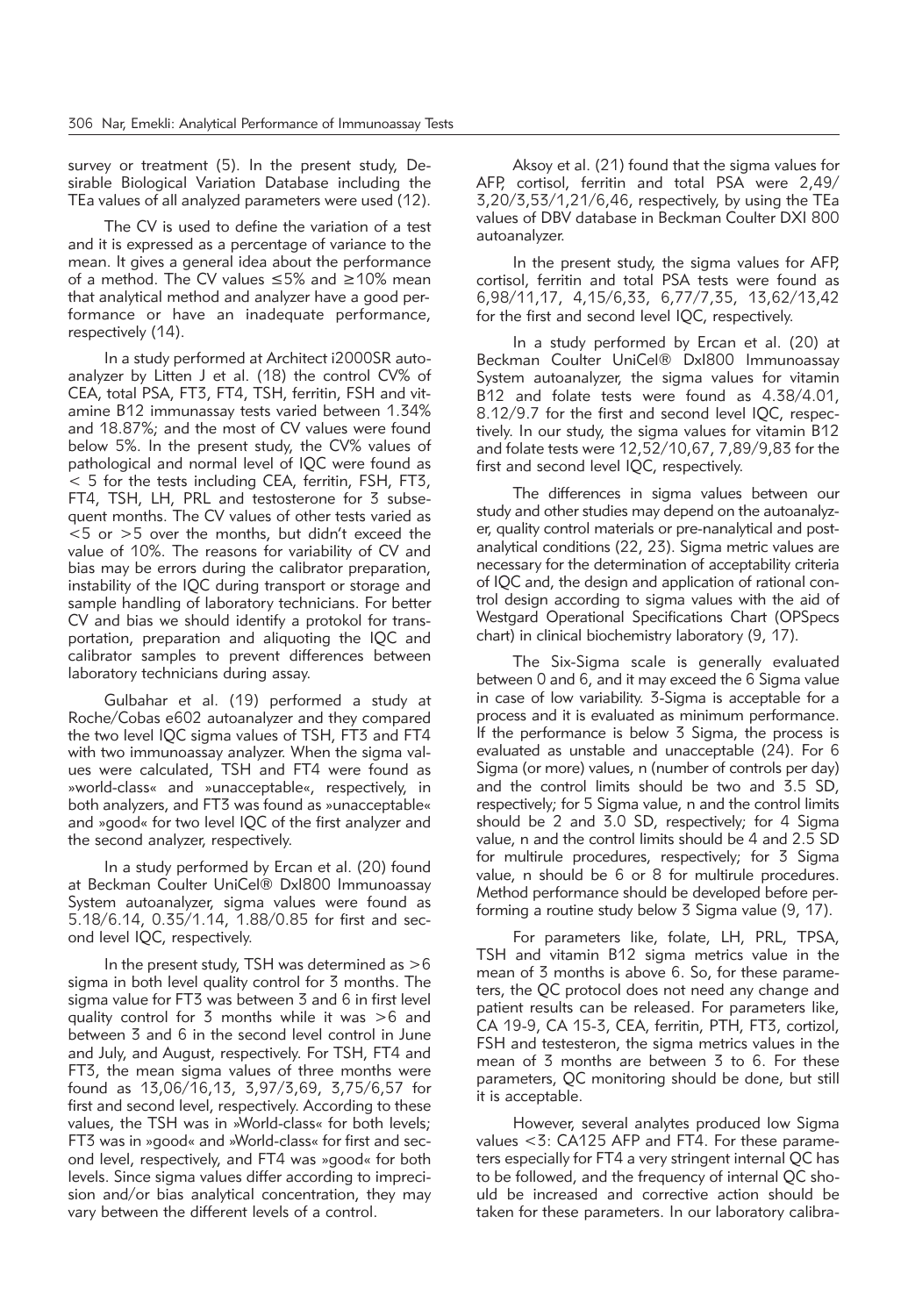tions of parameters with low six sigma levels are more frequently performed now and the number of daily IQC have been increased.

The Six-Sigma Methodology is an effective method for the evaluation of analytical stage, the quality measurement of the laboratory tests and the optimization of quality control rules according to sigma values. IQC practices should be specific to the test and they should be generated in accordance with the sigma values of each test. In the present study, according to the 6 sigma values the analytical performance of our laboratory is found as »world-class«

#### References

- 1. Coskun A. Six Sigma and laboratory consultation. Clin Chem Lab Med 2007; 45(1): 121–3.
- 2. Co kun A, Inal T, Unsal I, Serteser M. Six Sigma as a Quality Management Tool: Evaluation of Performance in Laboratory Medicine. Quality Management and Six Sigma 2010; 247–61.
- 3. Paolo C, Plebani M. Errors in a Stat Laboratory: Types and Frequencies 10 Years Later. Clin Chem 2007; 53(7): 1338–42.
- 4. Huysal K, Budak YU. Application of sigma metrics for the assessment of quality assurance using theMQ-2000 PT HbA1c analyzer. Biochem Med (Zagreb). 2015; 25(3): 416–20.
- 5. Westgard JO, Klee GG. Quality management. In: Burtis CA, Ashwood ER, Bruns DE, eds. Tietz textbook of clinical chemistry and molecular diagnostics St. Louis, MO: Elsevier Saunders, 2006: 485–529.
- 6. Hens K, Berth M, Armbruster D, Westgard S. Sigma metrics used to assess analytical quality of clinical chemistry assays: importance of the allowable total error (TEa) target. Clin Chem Lab Med 2014; 52(7): 973–80.
- 7. Rico's C, Alvarez V, Cava F, et al. Desirable Specifications for total error, imprecision, and bias, derived from intraand inter-individual biologic variation. The 2010 update. http://www.westgard.com/biodatabase1.htm.
- 8. Ricos C, Alvarez V, Cava F, Garcia-Lario JV, Hernandez A et al. Current databases on biological variation: pros, cons and progress. Scand J Clin Lab Invest 1999; 59: 491–500.
- 9. Westgard JO, Westgard SA. Assessing quality on the Sigma scale from proficiency testing and external quality assessment surveys. Clin Chem Lab Med 2015; 53(10): 1531– 5.
- 10. Schoenmakers CH, Naus AJ, Vermeer HJ, van Loon D, Steen G. Practical application of Sigma Metrics QC procedures in clinical chemistry. Clin Chem Lab Med 2011; 49(11): 1837–43.
- 11. Gras JM, Philippe M. Application of the Six Sigma concept in clinical laboratories: a review. Clin Chem Lab Med 2007; 45: 789–96.

or »good«. IQC studies should be more controlled for parameters with sigma values <3, CA125, AFP and FT4. In addition to analytical process, the analyses of pre-analytical and post-analytical processes should be performed for the evaluation of the general performance of the laboratory.

## Conflict of interest statement

The authors stated that they have no conflicts of interest regarding the publication of this article.

- 12. Farr AJ, Freeman KP. Quality control validation, application of sigma metrics, and performance comparison between two biochemistry analyzers in a commercial veterinary laboratory. J Vet Diagn Invest 2008; 20(5): 536– 44.
- 13. Westgard JO. Six Sigma quality design and control. Westgard QC, Inc, Madison.
- 14. Singh B, Goswami B, Gupta VK, Chawla R, Mallika V. Application of sigma metrics for the assessment of quality assurance in clinical biochemistry laboratory in India: a pilot study. Indian J Clin Biochem 2011; 26(2): 131–5.
- 15. Aslan D, Demir S. Six-Sigma Quality Management in Laboratory Medicine. Turk J Biochem 2005; 30 (4); 272–8.
- 16. Lakshman M, Reddy BR, Bhulaxmi P, Malathi K, Salma M et al. Evaluation of sigma metrics in a Medical Biochemistry lab. International Journal of Biomedical Research 2015; 6(03): 164–71.
- 17. Nanda SK, Ray L. Quantitative application of sigma metrics in medical biochemistry. J Clin Diagn Res 2013; 7(12): 2689–91.
- 18. Litten J, Lynne N, Johnson K, Shih J. Evaluation of technopath controls on the architect family of instruments. Clin Chem Lab Med 2015; 53, Special Suppl, pp S1–S1450.
- 19. Gulbahar O, Arslan B, Sen B, Cingirt M, Yılmaz SN. Evaluation of thyroid function tests in our laboratory by using six sigma analysis. Turkish Journal of Biochemistry 2015; 40 (S1).
- 20. Ercan M, Bogdaycıo lu N, Akbulut ED, O uz E, Topcuo lu C et al. Assessment of the analytic performance for immunassay tests with six sigma methodology. Clin Chem Lab Med 2015; 53, Special Suppl, pp S1–S1450.
- 21. Aksoy N, Tekin NH, Bireroğlu N, Serin NO. Application of sigma metrics for immunoassay tests. Clin Chem Lab Med 2014; 52, Special Suppl, pp S1–S1760.
- 22. Theodorson E. Quality assurance in clinical chemistry: a touch of statistics and a lot of common sense. J Med Biochem 2016; 35: 103–12.